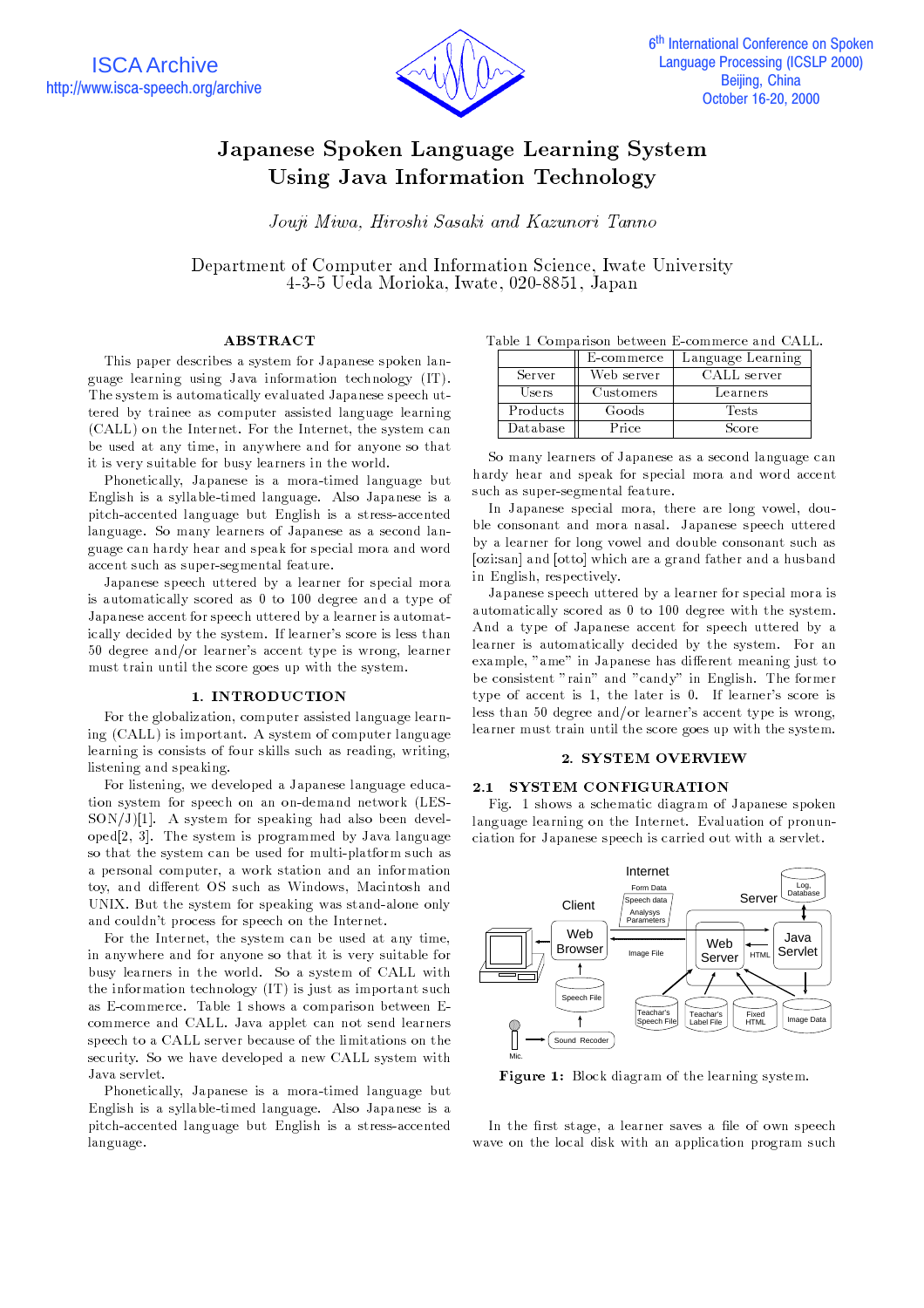as the sound recorder for Windows OS. In this stage, the format for a wave file is shown in Table 2. In the second stage, speech file is sent to Web server from a form tag in a top page. In the server, Java servlet program is processed. In the last stage, evaluated image file made with GifEncoder.class is displayed on own screen. So learner can save own evaluated image file to own computer.

In Java applet, learner's speech file could not be sent server because of the limitations on the security. But the servlet can get learner's speech file with post method. In the system, user's history and score are stored in a log file and a database.

Table 2: Wave format for the system.

| Wave format       | RIFF, WAV        |
|-------------------|------------------|
| Sampling          | $11.025$ kHz     |
| No. of channel    | 1 channel (Mono) |
| No. of bits       | 16 bits          |
| <b>PCM</b> format | Linear           |
| Speech length     | 3 seconds        |

### 2.2 TOP PAGE FOR SPECIAL MORA

Fig. 2 shows an example of a top page for special mora learning. In the example, the upper side is for long vowel and the other is for germinate. In the page, learner select own speech file by a button "Browse" or a text field and send the file to a servlet by a button "Evaluate". In the example, a learning word is [oba:san] (grand mother in English) and the file is  $c:\t{tmp\obaasan.wav.}$ 



Figure 2: Top page for special mora learning.

### 2.3 TOP PAGE FOR WORD ACCENT

Fig.3 shows an example of a top page for word accent learning. In the page, learner select own speech file by a button "Browse" and send the file to servlet by a button "Submit". In the example, a learning word is [ame] (rain in English) and a file is  $c:\t{tmp\train.wav.}$  If a post-positional particle does not exist, check a radio button "None" in "Particle", otherwise check "Exist". If a learner is a male, check a radio button "Male" in "Select F0 range", otherwise check "Female". The range of fundamental frequency

for "Male" is 100 to 200 Hz. The range for "Female" is 200 to 400 Hz.

| Select learning word.    | 赤(red)<br>垢(dirt)<br>雨(rain)                        |
|--------------------------|-----------------------------------------------------|
| Does the particle exist? | $\heartsuit$ None $\heartsuit$ Exist                |
| Select F0 range.         | $\heartsuit$ Male $\vee$ Female                     |
|                          | Input analysis file name.  c:\tmp\rain.wav[ Browse. |

Figure 3: Top page for word accent learning.

### 3.1 JAPANESE SPECIAL MORA

Japanese special morae have three types such as long vowel, germinate and mora nasal. These have phonetically super-segmental features. It is difficult for foreigner to hear and speak these sounds. In the system, both long vowel and germinate are processed for learning.

An example of minimal pair in long vowels is [ozi:san] (grand father in English) and [ozisan](uncle in English). And an example of minimal pairs in germinate is [otto](husband in English) and [oto](sound in English).

### 3.2. PROCESSING FOR SPECIAL MORA

A processing ot the evaluation for special more is carried out the following stage.

- 1. Speech input
- 2. Estimation of word length  $(l_w)$
- 3. Spectral Analysis(16 channel BPF)
- 4. Dynamic programming
- 5. Back tracking for optimal path
- 6. Estimation of duration of special mora using label of a teacher's sound  $(x)$
- 7. Calculation of score  $(s_1)$

Features  $l_w$ , x and score  $s_1$  are used as follows.

### SCORING FOR SPECIAL MORA  $3.3.$

When  $\omega_1$  is special mora and  $\omega_2$  is non special mora, score  $s_1$  for special mora is calculated based on a *posteriori* probability as follows.

$$
s_1 = \frac{100 \times p(x|\omega_1)}{p(x|\omega_1) + p(x|\omega_2)}\tag{1}
$$

In the equation (1), conditional probabilities for  $\omega_1$  and  $\omega_1$ are calculated as follows.

$$
p(x|\omega_1) = \frac{1}{\sqrt{2\pi}k\sigma_1} \exp\{-\frac{(x-\mu_1(l_w))^2}{2(k\sigma_1)^2}\}\tag{2}
$$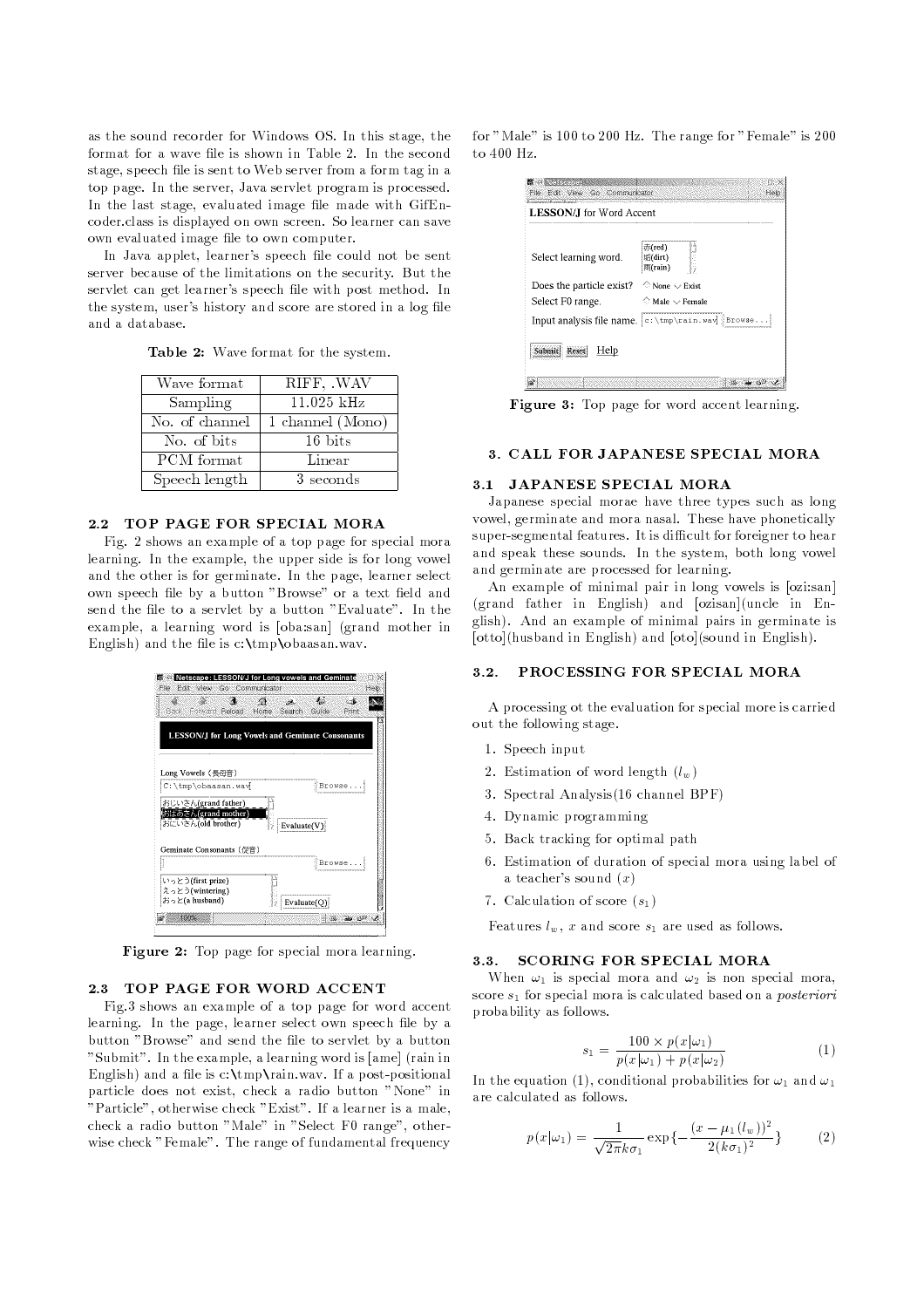$$
p(x|\omega_2) = \frac{1}{\sqrt{2\pi k \sigma_2}} \exp\left\{-\frac{(x-\mu_2)^2}{2(k\sigma_2)^2}\right\}
$$
 (3)

where  $\mu_1(l_w)$ ,  $\mu_2$ ,  $\sigma_1$ ,  $\sigma_2$ , x and k are normalization function for special mora, mean for non special mora, standard deviation for special mora, standard deviation for non special mora, estimated duration for special mora and scale factor, respectively.

For scoring, normalized mean functions by word duration  $l_w$  are as follows.

$$
\mu_Q(l_w) = 0.093(l_w - 722) + 247 \tag{4}
$$

$$
\mu_V(l_w) = 0.154(l_w - 779) + 251 \tag{5}
$$

Table 3 Means and standard deviations for special mora.

|                                      | Germinate<br>$\omega_1$         | Long Vowel<br>$\omega_1$ .<br>$\omega_2$                             |
|--------------------------------------|---------------------------------|----------------------------------------------------------------------|
| Mean<br>$\mu_{1.2}$                  |                                 | $247 \text{ ms} / 91 \text{ ms}$   $251 \text{ ms} / 118 \text{ ms}$ |
| Standard<br>deviation $\sigma_{1,2}$ | $24 \text{ ms} / 21 \text{ ms}$ | $37 \text{ ms} / 20 \text{ ms}$                                      |

#### $3.4.$ RESULTS FOR SPECIAL MORA

Fig. 4 shows a scoring result for special mora [oba:san] uttered by Japanese speaker. In this case, score is 99 degree, so the utterance is good.



Figure 4: An example of evaluation [oba:saN].

Fig. 5 shows an evaluation for special mora [ozi:san] uttered by a foreign learner. In this case, score is 62 degree. So the learner must repeatedly train until score is up.

## 4. CALL FOR JAPANESE WORD ACCENT

### $4.1.$ JAPANESE WORD ACCENT

Japanese is a pitch-accented language but English is a stress-accented language. In Japanese word accent, no. of types for N morae is  $N + 1$ . For example, no. of the patterns of fundamental frequency for two morae  $N = 2$  and



Figure 5: An example for evaluation [ozi:saN].



Figure 6: The discriminant function for accent types.

one particle such as "ha-si-ga" is 3 such as  $HL(L)$ ,  $LH(L)$ and  $LH(H)$ , the types for the accent are 1, 2 and 0, respectively. In a system for accent, the type is automatically decided from learner's speech.

Fig. 6 shows discriminant functions of accent type for  $N$  mora word.  $T_a$  is relative time for accent position and the value in the system is 0 to 1.  $A_{F0}$  (octave/second) is decay for locus of logarithmic fundamental frequency. The threshold  $\theta_N$  for  $A_{F0}$  in the system is -3.9.

#### $4.2.$ PROCESSING FOR ACCENT

The processing of decision for accent type is carried out the following stage.

- 1. Speech input
- 2. Estimation of word end points
- 3. Extraction of fundamental frequency by MABC (Moving Average and Band-limitation based on Cepstrum) method [4]
- 4. Interpolation and smoothing for F0 locus [4]
- 5. Estimation Ta
- 6. Calculation  $A_{F0}$
- 7. Decision of accent type by discriminant function
- 8. Display of accent type, F0,  $T_a$  and  $A_{F0}$ .